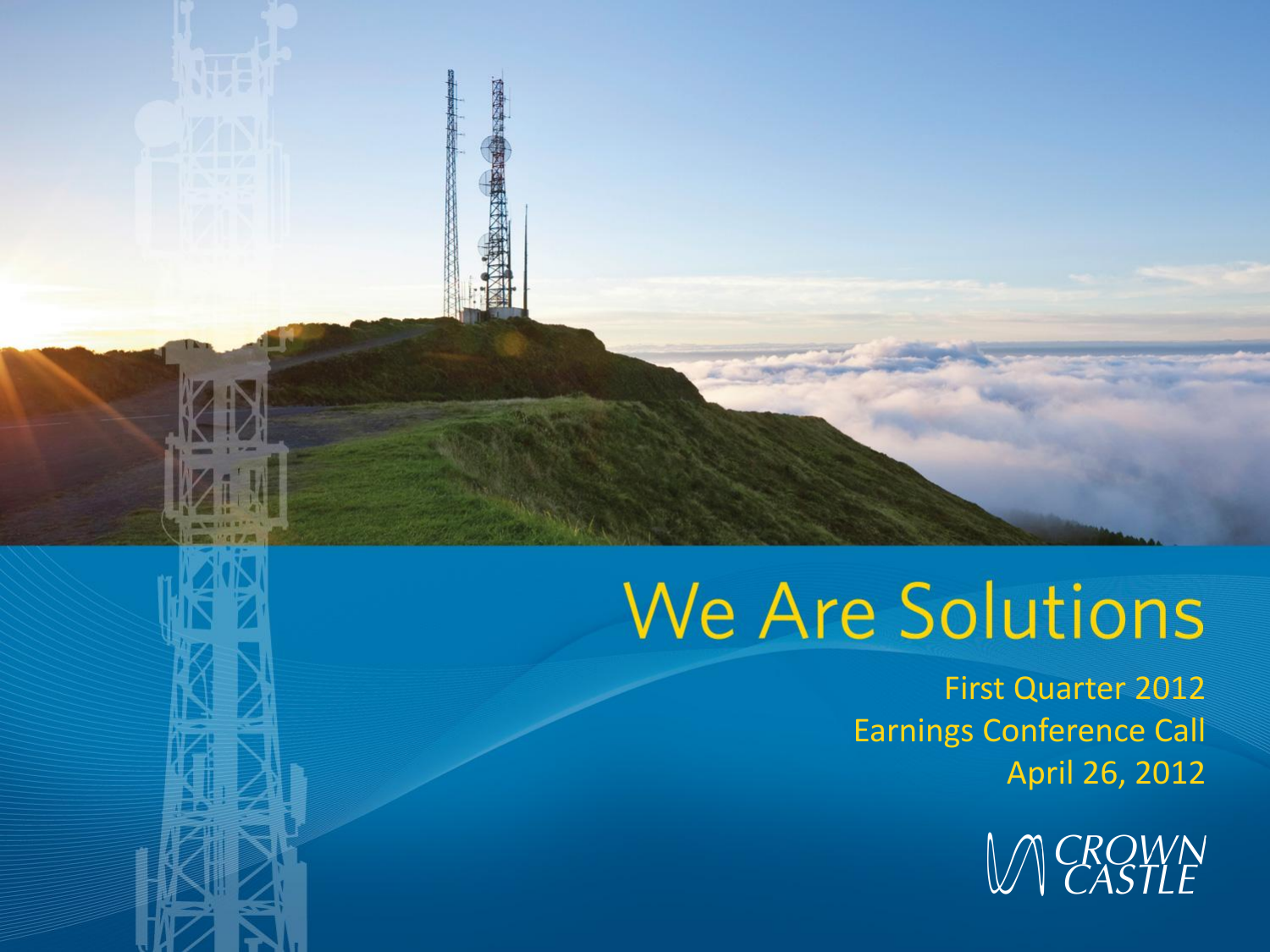#### **Cautionary Information**

This presentation contains forward-looking statements and information that are based on management's current expectations. Such statements may include projections, Outlook and estimates regarding (i) our investment activities, including the impact of and return on our investments, (ii) site rental revenues, (iii) site rental gross margin, (iv) Adjusted EBITDA, (v) funds from operations ("FFO"), (vi) adjusted funds from operations ("AFFO"), including on a per share basis, (vii) capital expenditures, (viii) recurring cash flow ("RCF"), including on a per share basis, and (ix) net income (loss), including on a per share basis. The term "including", and any variation thereof, means "including, without limitation."

Such forward-looking statements are subject to certain risks, uncertainties and assumptions, including prevailing market conditions and other factors. Should one or more of these risks or uncertainties materialize, or should any underlying assumptions prove incorrect, actual results may vary materially from those expected. More information about potential risk factors which could affect our results is included in our filings with the Securities and Exchange Commission. The Company assumes no obligation to update publicly any forward-looking statements, whether as a result of new information, future events or otherwise.

This presentation includes certain non-GAAP financial measures, including recurring cash flow and Adjusted EBITDA. Tables reconciling such non-GAAP financial measures are available under the investor section of Crown Castle's website at [http://investor.crowncastle.com](http://investor.crowncastle.com/).

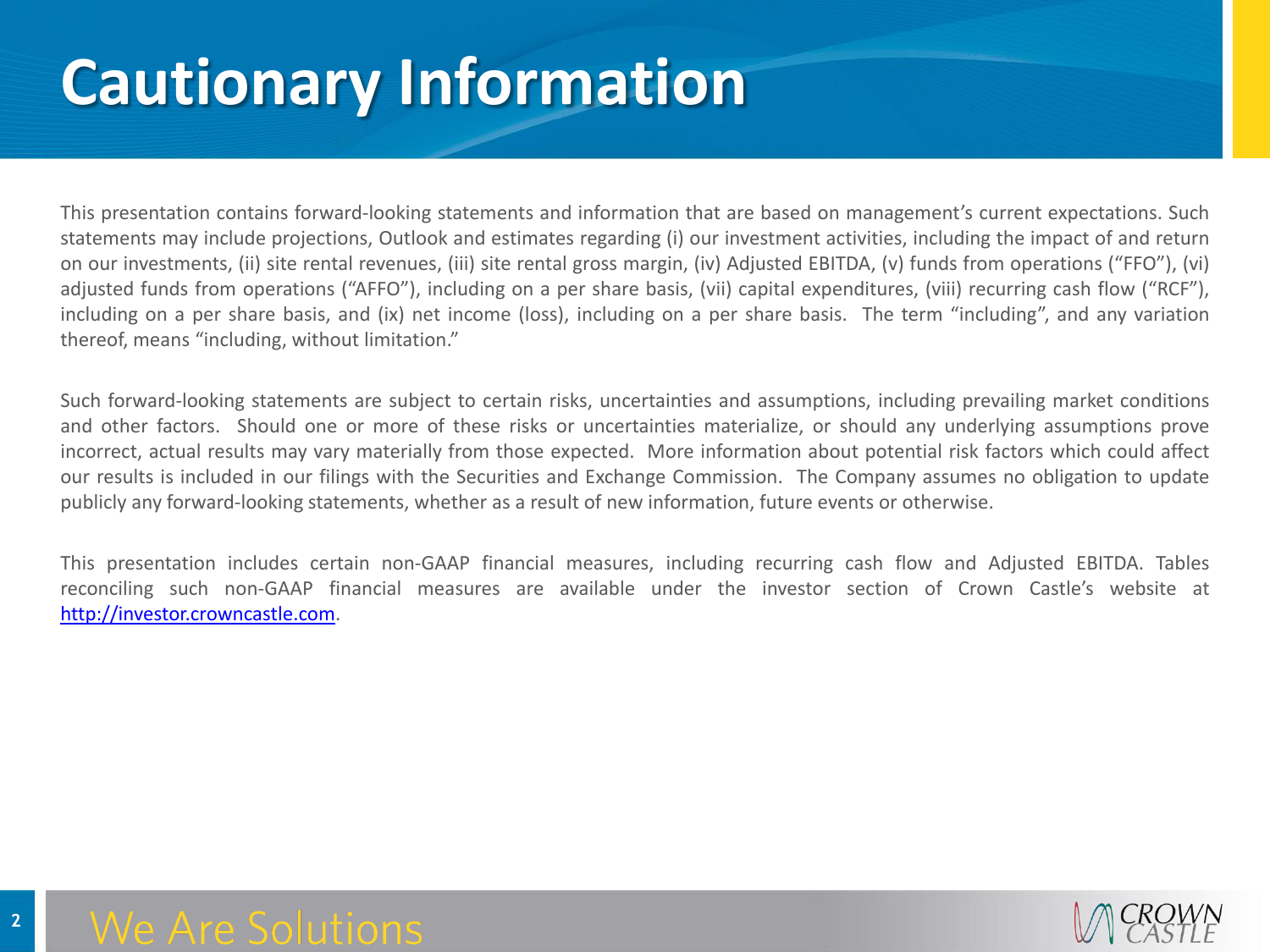#### **Executive Summary**

- Excellent Q1 2012, exceeded Outlook for site rental revenue, site rental gross margin and Adjusted EBITDA
- Completed the acquisitions of the WCP assets in January 2012 and NextG in April 2012
	- We believe the acquisitions combined with other investments around our core business will enhance long-term AFFO per share
- Raised full-year 2012 Outlook to reflect strong year-to-date results and the recently completed acquisitions
	- Increasing site rental revenue and Adjusted EBITDA by approximately \$108 million and \$88 million at the midpoint, respectively
- Experienced 25% increase in U.S. leasing activity in Q1 2012 vs. Q1 2011

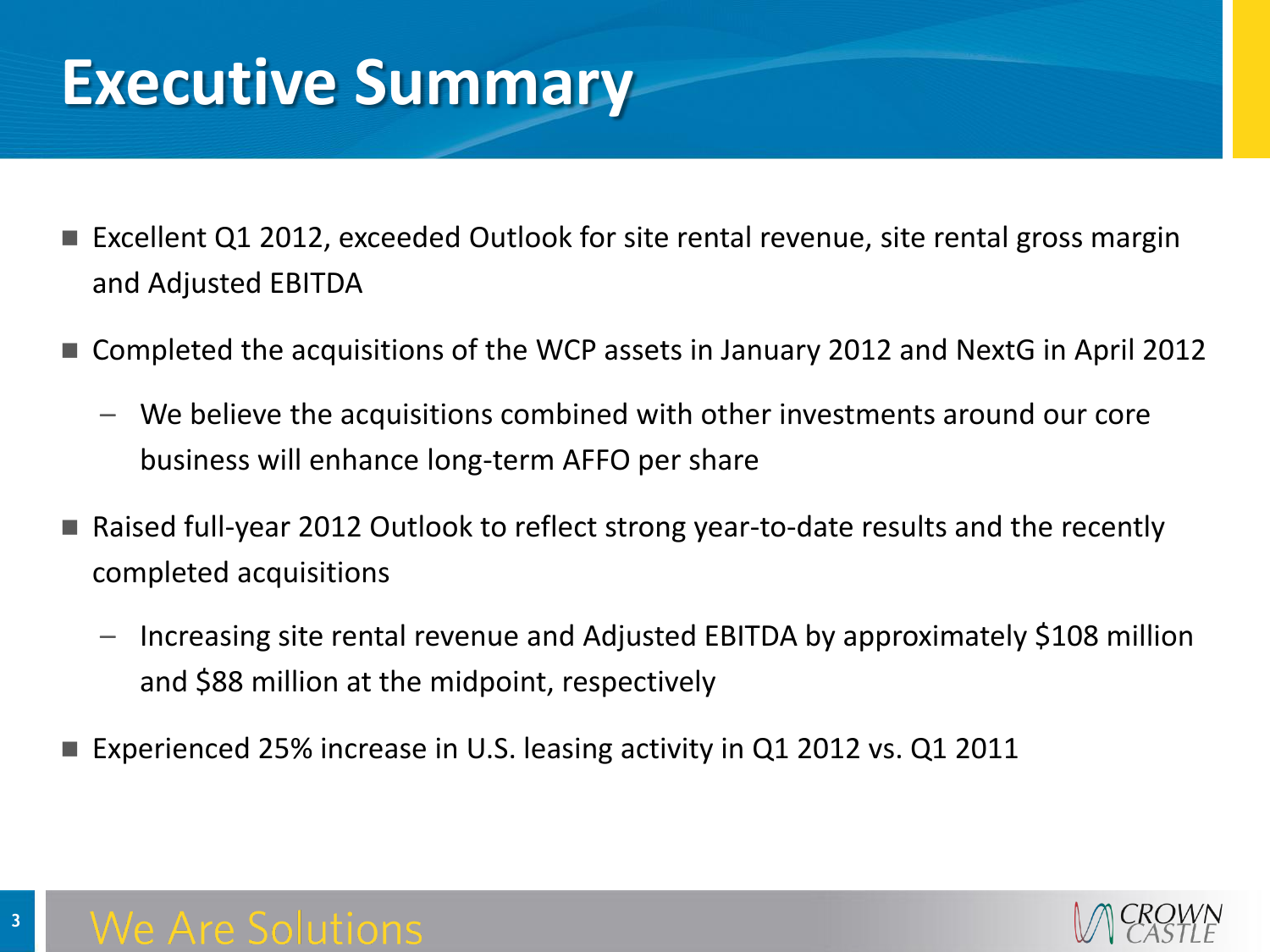## **Q1 2012 Highlights: Year-Over-Year Comparisons**

(\$ in millions)



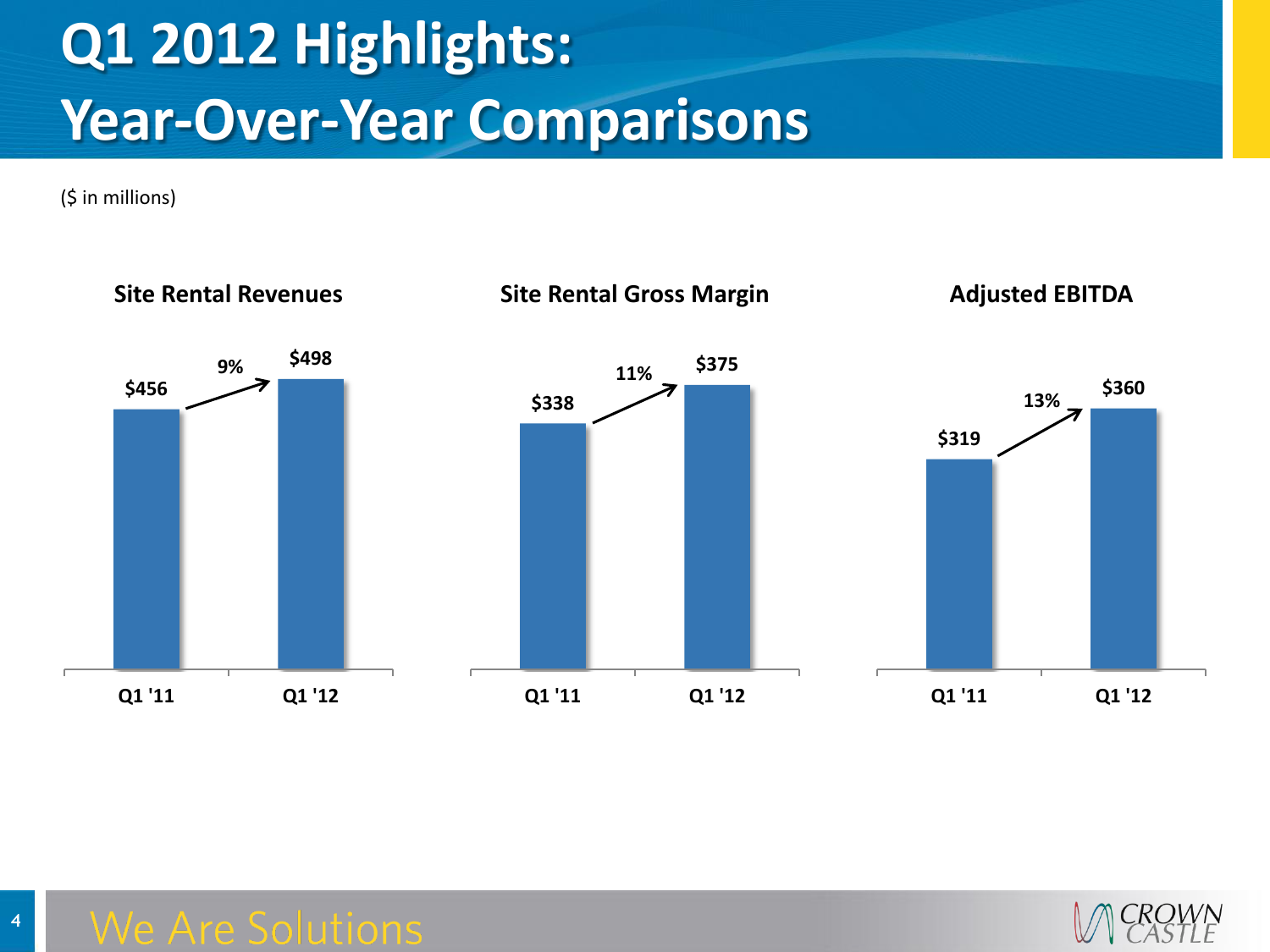#### **Q1 2012 Highlights: Year-Over-Year Comparisons (cont'd)**

(\$ in millions, except per share amounts)









#### **Are Solutions**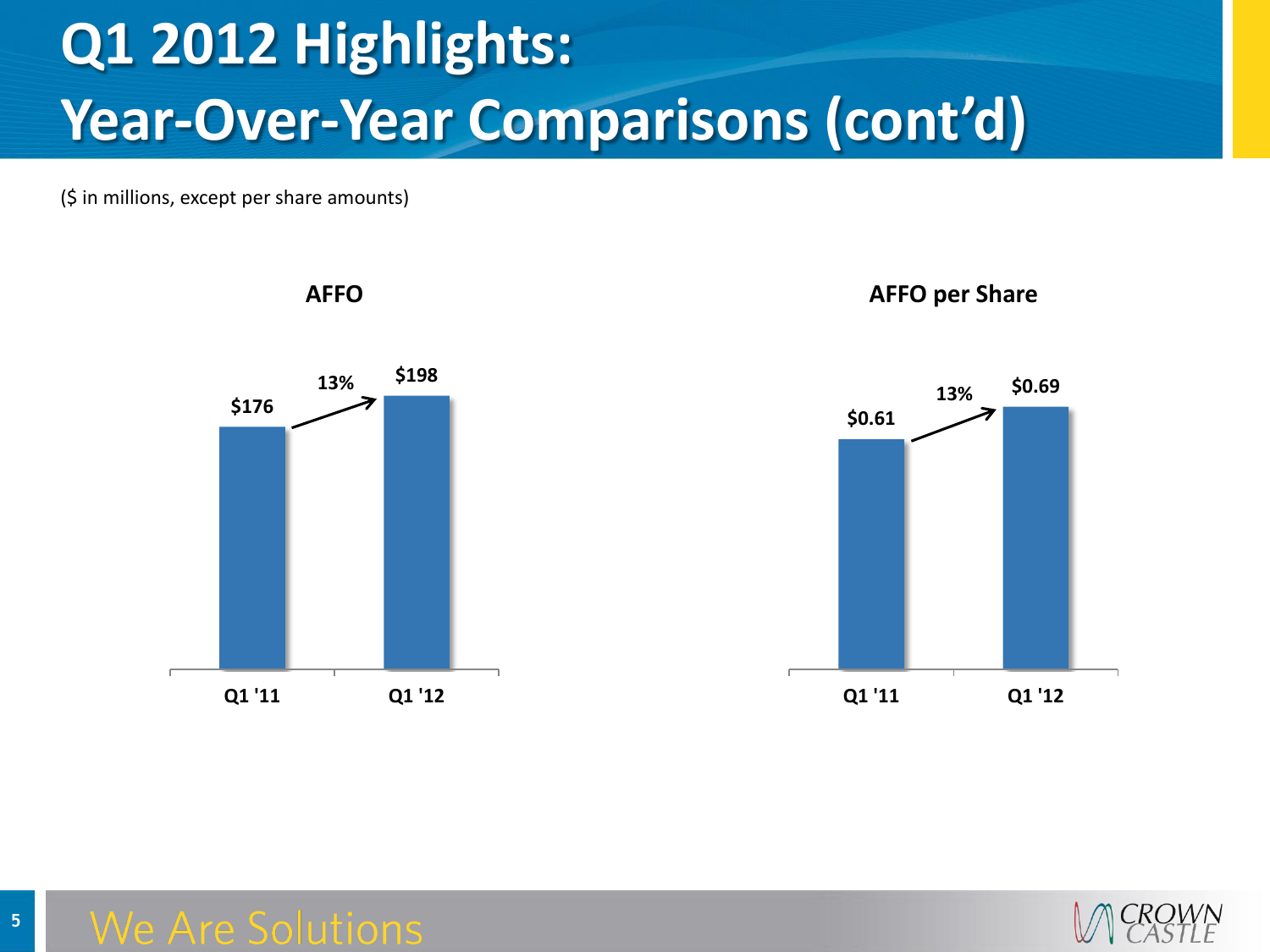### **Q1 2012 Highlights: Comparison to Previously Provided Outlook**

(\$ in millions)



Outlook Issued on January 25, 2012 Reported Results

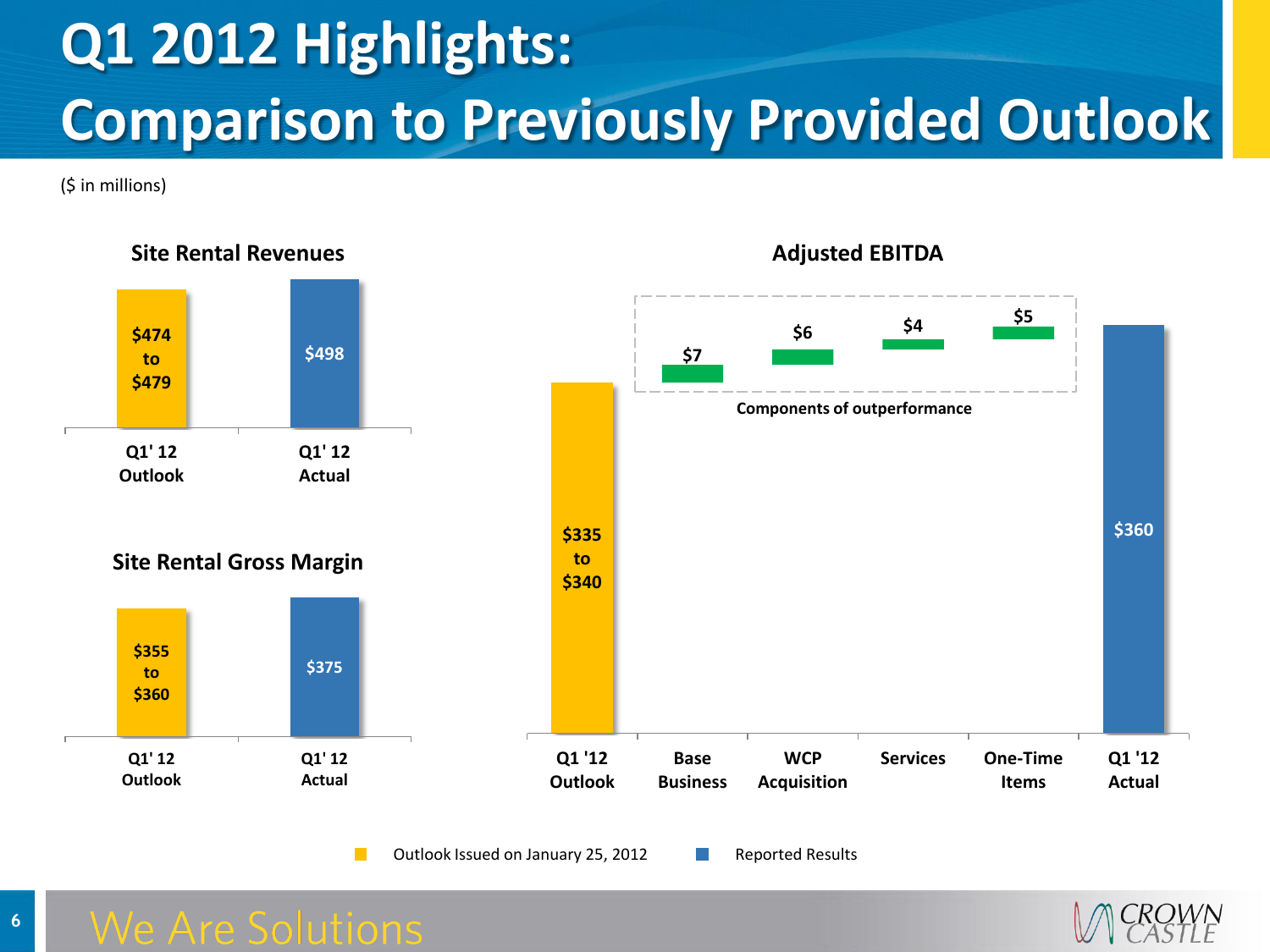## **Capital Expenditure Summary**



**Total: \$282.6 million**

(1) Net of acquired restricted cash

- WCP acquisition
	- Acquired 2,300 ground lease related assets
	- Approximately 80% of cash flow generated from big four carriers
- $\blacksquare$  Share purchases
	- Purchased approximately \$35.5 million in common shares
	- Purchased 101 million common and potential shares for \$2.7 billion since 2003, without which share count would be higher by approximately one-third
- Land purchase program
	- Own or control for more than 20 years the land beneath towers representing approximately 77% of site rental gross margin
	- Approximately 39% of site rental gross margin generated from towers on owned land

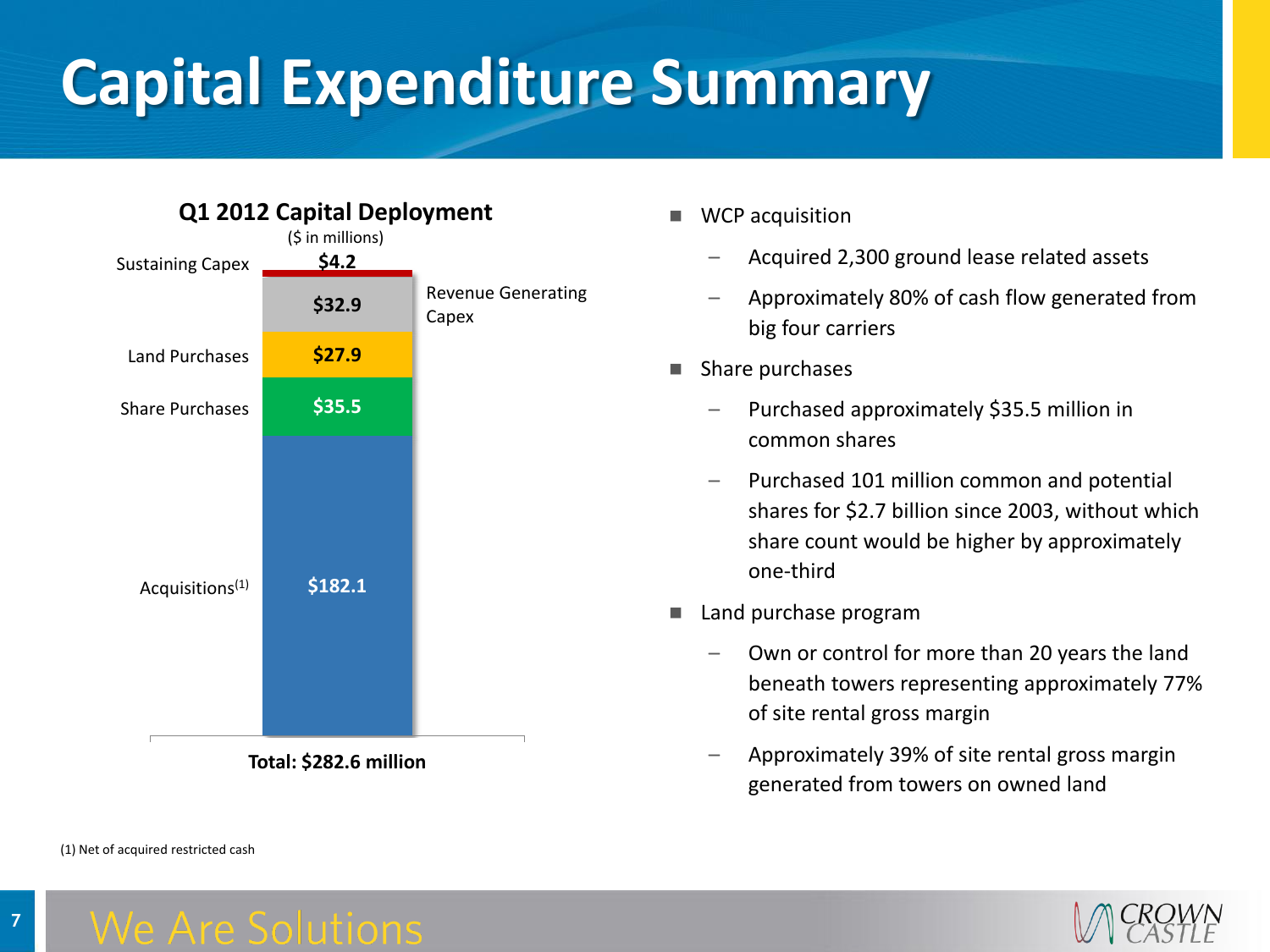#### **Q2 2012 Outlook**

(\$ in millions)



#### **Site Rental Revenues**

 $\sim$ 





Reported Results **Container Coutlook Issued on April 25, 2012** 

**Adjusted EBITDA**